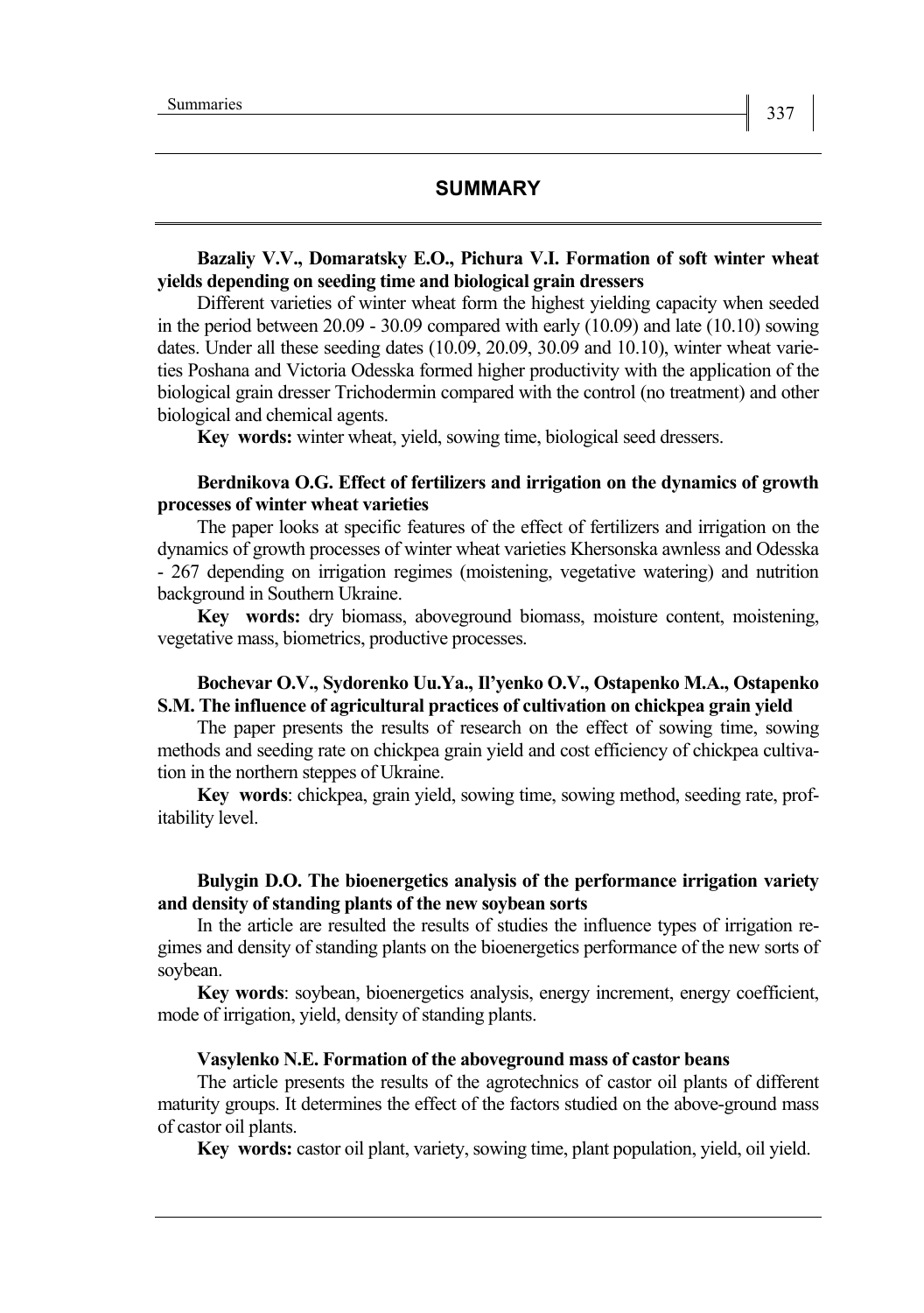# **Vozhegova R.A., Shepel' A.V., Boyarkina l.V. The effect of the dynamics of increment of the aboveground mass of alfalfa plants on fresh yield formation depending on the irrigation mode**

The paper examines the effect of the proposed modes of irrigation and mineral nutrition on the formation of fresh yield and alfalfa hay. The studies show that daily increment of alfalfa varies significantly depending on the phases of plant growth and moistening conditions. These yields show that alfalfa fresh yield and hay formation are to a large extent determined by the irrigation mode.

**Key words:** information support, alfalfa for feed, irrigation mode, shoot formation, plant productivity level.

## **Dudchenko V.V. Morozov R.V., Dyachenko K.S., Chekamova O.I. The development of the processing industry in the sphere of rice production in Ukraine**

From the perspective of systemic approach the paper studies the issues of the development of the processing industry in rice growing areas of Ukraine. It analyzes specific features of the functioning of the market of rice and its products. Special attention is paid to the problems of efficient performance of the rice processing industry.

**Key words:** development, rice production, rice, rice cereal, processing.

# **Kazanok O.O., Grabovskyi P.V. Productivity and grain quality of durum winter wheat grown in Southern Ukraine depending on moisture supply conditions and mineral nutrition level**

The article provides the results of studying the impact of growing conditions and biological characteristics of varieties on the level and quality of durum winter wheat yields in the south of Ukraine.

**Key words:** variety, wheat, mineral fertilizers, irrigation, technology, quality.

# **Kachanova T.V. Productivity and energy efficiency of cultivation technology elements of oat varieties in southern Ukraine**

The article presents the results of a field experiment on the effect of the elements of agrotechnics on the productivity and energy efficiency of oat growing.

**Key words:** oats, tillage method, fertilizers, variety, energy efficiency.

# **Lavrynenko Yu.O., Balashova G.S., Kotova O.I., Suchkova Zh.E. Biotechnology in vitro in getting disinfected seed potatoes**

The article features the results of research on nitrogen nutrition, temperature and photoperiods on the rate of potato tuber formation in culture in vitro.

**Key words:** cuttings, growing medium, plant height, number of internodes, photoperiod, weight of microtubers, temperature control.

# **Lyuta Yu.O., Malyshev V.V., Stepanov Yu.O. Tomato yield and water consumption under drip irrigation in southern Ukraine**

The article presents the results of research on the effect of methods of prescribing irrigation, application of micronutrients on the yield and water consumption by tomato plants under drip irrigation in southern Ukraine. It shows the efficiency of prescribing irrigation based on the method of evaporation from the surface of water, of refreshing irrigation, and of foliar application of micro fertilizers Vuxal and Mochevin K.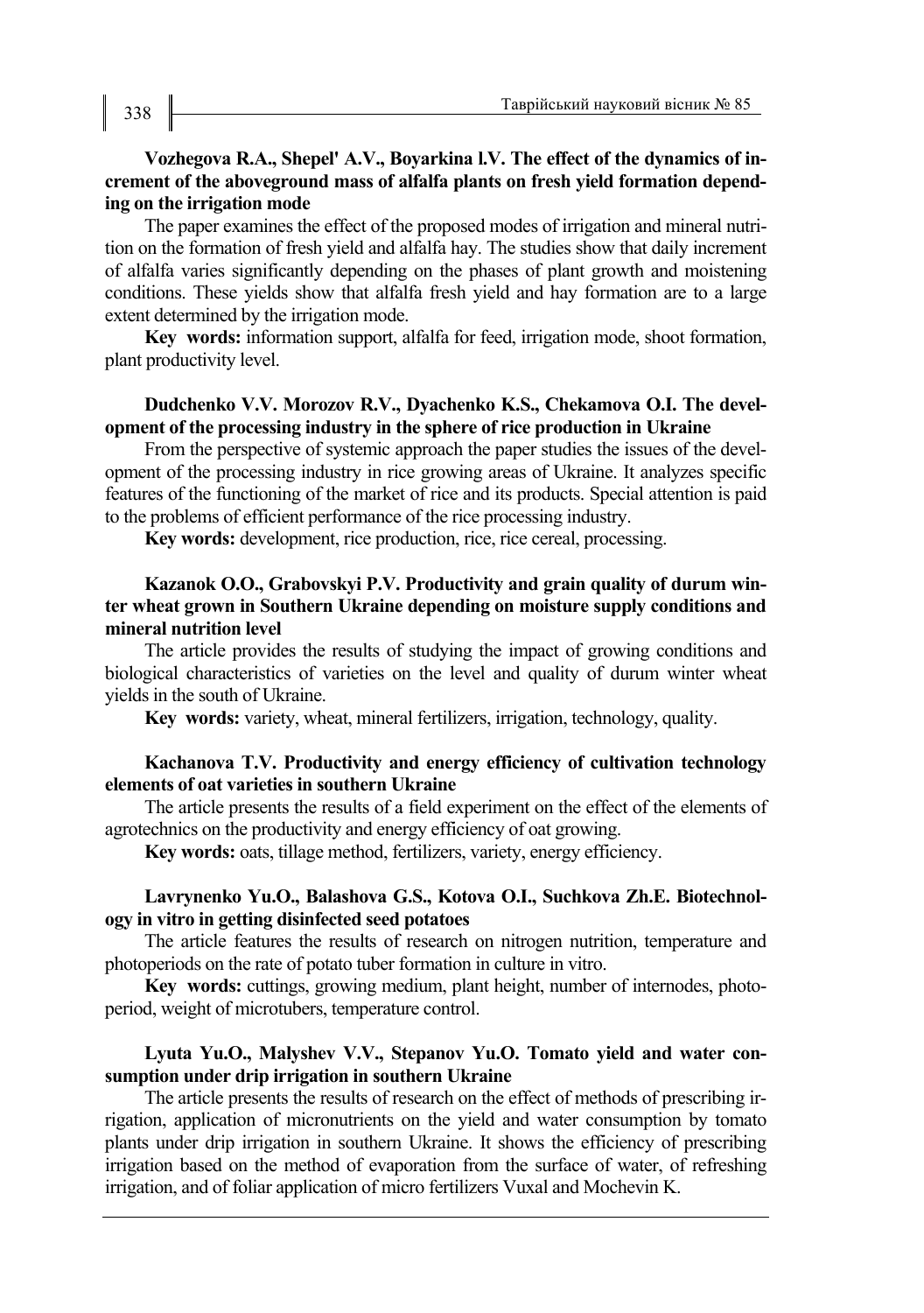**Key words:** tomato, method of prescribing irrigation, water consumption, micronutrient fertilizers, yielding capacity.

# **Makukha O.V. Fedorchuk M.І. The influence of agricultural practices on the elements of biometrics of fennel plants in southern Ukraine**

The article presents the results of studying the effect of nutrition background, sowing time, inter-row spacing on the linear growth and leaf area of fennel plants under arid conditions of southern Ukraine. The highest values of fennel plant height and leaf area in the experiment were provided by  $N_{90}$  application and early spring seeding in late March with a row spacing of 45 cm.

**Key words:** fennel, plant height, leaf area, nutrition background, sowing date, row spacing.

#### **Noskova O. Yu, Stankevich A.I. Ecological grounds of the optimization of the cultivation of seed alfalfa under organic farming**

The article describes an improved agrotechnology of alfalfa growing. The agrotechnology includes plant stand desiccation with an ecologically safe and inexpensive desiccant – the Sivash water, which allows obtaining two crops of alfalfa seed during the growing season and is a new development having no analogues in the southern steppes of Ukraine.

**Key words:** alfalfa, seeds, organic farming, desiccation, ecoagrotechnology**.**

# **Onishchenko S.O., Almashova V. S. Environmental features Pea growing under nutrition and micronutrient preparation ryzotorfin the development of nodule nitrogen-fixing bacteria**

This paper highlights the results of studies of the impact Pea seed treatment on growth and development nitrogen-fixing bacteria under the above drugs.

**Key words:** nitrogen-fixing bacteria, minerals, vegetable pea, molybdenum, boron, ryzotorfin, stairs.

#### **Pashtetsky AV Ways to improve the profitability of agricultural production.**

The article describes the efficiency of production of major crops in the Crimea and justified their growth prospects.

**Key words:** Crops, Cost, Costs, Effectiveness.

## **Skydan M.S., Skydan V.A., Kostromitin V.M. Features ripening seeds of sunflower hybrids in the eastern steppes of Ukraine**

The results of two years (2008-2009) of research on the effects of background characteristics on power ripening seeds of sunflower hybrids of different maturity groups . Found that sunflower hybrids Ant and Darius best suited to growing in the area of low moisture, hybrids Oskol, Jason, Bohun - in the area of low and unstable wetting, hybrid Corporal - in the area of sufficient moisture.

**Key words:** sunflower hybrid seed filling, the stage of organogenesis, weight of 1000 seeds, fertilizers.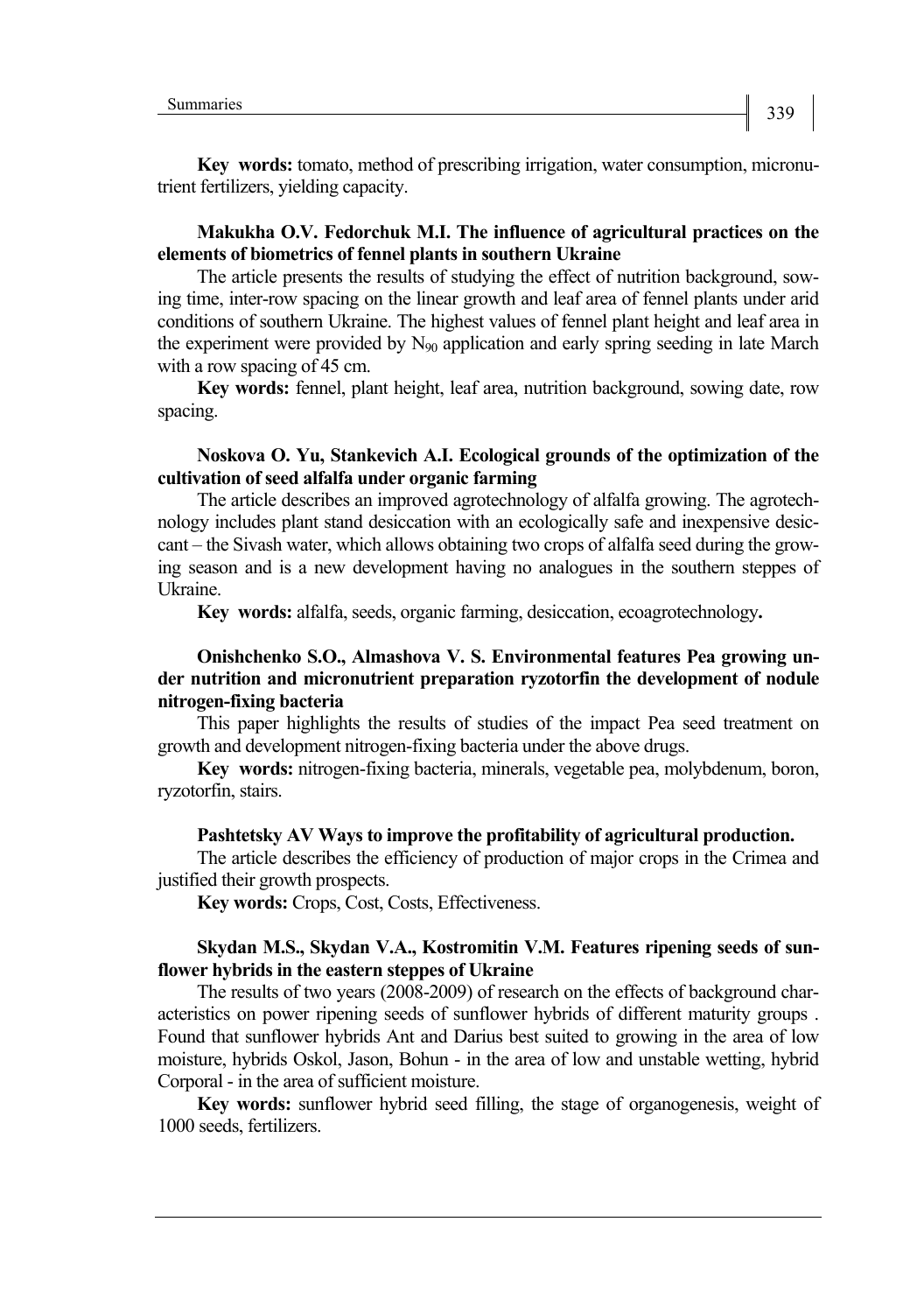# **Kovalenko O.A., Khonenko L.G., Gyrlya L.M. The influence of weather and climatic conditions and seed treatment on the growth and development of pea plants**

The article presents the results of studying the influence of pea seed treatment with bacterial preparations and Vitavaks 200 ФФ on pea yielding capacity.

**Key words:** weather and climatic conditions, peas, seeds, bacterial preparationss, crop yield.

# **Shevchenko I.V., Mynkin M.V., Mynkina G.O., Omelchenko I.M. Bioenergy evaluation of harmful effects of weeds and weed control techniques on commercial grape plantations**

Growing grapes using traditional technologies is connected with costly human energy consumption (up to 45-46 J/m) including weed control (up to 3.2-4.0 GJ/ha per year), which is 77-79% reimbursed by the energy accumulated in the crop of grapes. This paper presents the results of studying the influence of different levels of weediness within certain phases of the growing season on the productivity of grapes, unit cost of artificial energy, and efficiency of its use.

**Key words:** grapes, weeds, bioenergy evaluation.

# **Fedorchuk M.I., Filipov E.G. Influence of agrotechnical receptions on the highquality indexes of butter of the** *Carthamus tinctorius* **dyeing in the conditions of irrigation of South of Ukraine**

In the article the results of researches of influencing of agrotechnical receptions are resulted on productivity of plants of the *Carthamus tinctorius*, tilled in the conditions of irrigation of the South Ukraine. His high-quality-quantitative changes of biochemical composition of oil at the sort are shown Sonachniy from the studied factors, which can be used in pharmacological industry.

**Key words**: *Carthamus tinctorius*, irrigation, terms of sowing, high-qualityquantitative indexes, maintenance of the oil in seeds.

## **Arkhangelska M.V., Kushnerenko V.G. Substantiation of the simplified technology of deep treatment of eggs**

The paper analyzes a chemical method of the pre-incubation treatment of eggs. It determines the influence of ascorbic acid, succinic acid, and dimethyl sulfoxide on the quality of hatching eggs, growth and development of chickens. Dimexide as part of the solution is not only a chemical conductor but also a weakly concentrated disinfectant. Due to its wide biological effects DMSO contributes to enhancing many metabolic reactions with ascorbic acid and succinic acid. The study shows that the use of the chemical method of injecting biologically active substances in hatching eggs is the most promising.

**Keywords .** dimexide, succinic acid, ascorbic acid, metabolic reactions, eggs, chickens.

## **Vakulenko Yu.O., Boroday V.P. Hematological parameters of blood of laying hens and their productivity under the use of different sources of light**

The article presents data on the biochemical and hematological blood parameters of laying hens and their productivity when using different light sources.

**Key words:** laying hens, light, egg production, incandescent bulbs, compact fluorescent lamps, LED lamps.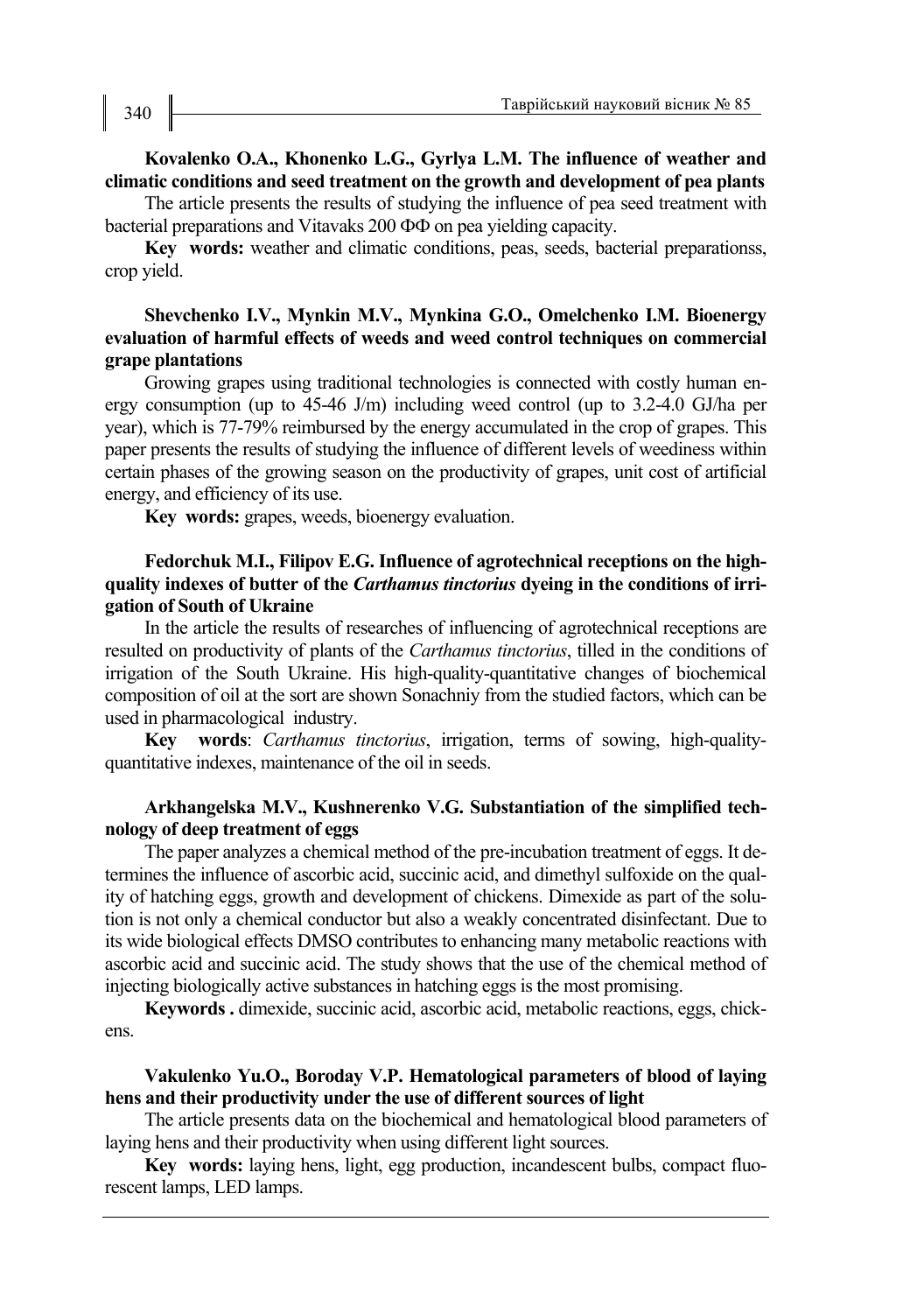The article presents the results of studies on the impact of different variants of selecting sires of the Tavrian type of the Askanian breed on the reproductive capacity of ewes. It establishes a positive influence of intrabreed breeding on the reproductive characteristics of ewes.

**Key words:** ewes, Taurian type, fertilization, reproductive capacity, fecundity.

## **Vovchenko B.O., Pentylyuk S.I. Combined use of the preparations betaphin and cellobacterin in the diets of pigs**

The paper presents the results of studies on the productivity of pigs under the application of the preparation Betaphin in combination with the enzyme supplement Cellobacterin in their rations. The use of these preparations in feeding piglets contributes to their growth rates, which positively affects the productivity of sows and piglets.

**Key words:** feeding, feed supplements, pig, piglets, productivity.

# **Debrov V.V., Torska S.M. Regularities in the formation of egg production of modern crosses**

The article studies the main regularities of the formation of egg production of crosses Hisex brown and Hisex white, as well as equal-weight groups according to their live weight of distribution classes M+, Mo, M-. It is found that the major components of the egg production rate are: age of sexual maturity, the rate of increase in egg production, age of reaching the peak and its duration, the rate of decline in egg production. These factors have optimal values in Hisex brown, which allows getting 335 eggs, i.e. 16 eggs more than from Hisex white.

**Key words:** cross, egg production level formation, equal-weight groups, adapting to keeping conditions, egg production plateau, egg production stability rate.

### **Karmazin V.O., Pentylyuk S.I. The use of protein feeds in pig feeding**

The paper presents the results of using a protein feed supplement of gluten feed in the diets of young pigs. The evaluation of productivity indices of animals made it possible to determine peculiarities of the effect of this feed factor and to specify the technology of its use in pig diets.

**Keywords:** feeding, feed supplements, piglets, productivity**.**

## **Kovalenko T.S. The use of transgression analysis for identifying the differences between pig breeds of different productivity directions by economic and utility characters**

The paper features an approach to the identification of genetic resources (the case study of pig breeding) based on the transgression of the main economic and utility characters. Transgression analysis methods allowed determining the discreteness of pig breeds under study, assessing the degree of their similarity and specifying directions of further specialization.

**Key words:** hybridization, heterosis, discreteness, genetic resources, breeding.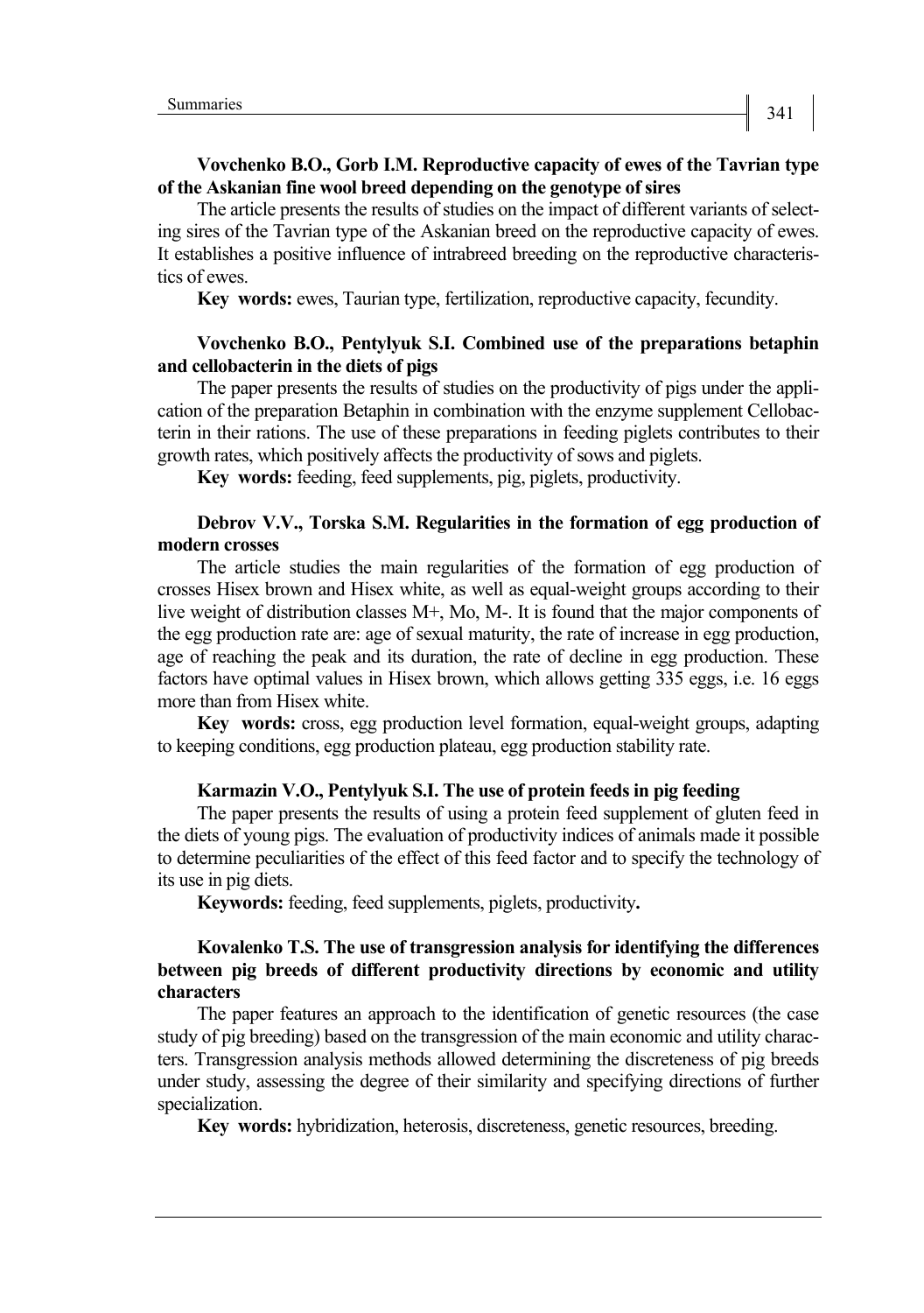# **Kozyr V.S., Vasylenko T.O. Technological properties of ewes' milk**

The paper provides the results of studying the effects of feeding pregnant ewes of the Dnepropetrovsk type of the Askanian meat and wool breed with different amounts of sulfur on the chemical composition and technological properties of milk. It shows that milk obtained from ewes who additionally received sulfur in their diet is suitable for use.

**Key words**: ewes, milk, sulfur, chemical composition.

#### **Kramarenko O.S. The evaluation of the breeding value of sires of the southern beef breed of different types by the BLUP method**

The article presents the results of the analysis of estimates of the breeding value of bulls of the southern meat breed of different lines and types according to growth indices obtained on the basis of the BLUP method. Principal component analysis (PCA) helped to identify the most valuable lines in each type.

**Key words:** BLUP method, EBV, PCA, cattle, southern beef breed, genealogical line.

#### **Nechmilov V.M. Productive characters of lambs having gumivala in their diets**

The article presents data on the effect of the feed supplement gumival on haematological parameters, live weight, and meat productivity of lambs raised up to seven-months of age.

**Key words:** feeding, lambs, supplements, gumival, meat productivity

# **Novikov N.V. Meat quality indices of pigs with different stress resistance on the breeding farm LLC Freedom Farm Bacon**

The study finds that under the influence of technological stress-factors Landrace and Large White pigs having different adaptability standards show specific changes in the chemical composition of the muscle tissue that affect the taste and technological properties of meat.

**Key words:** stress-factor, meat quality, Landrace, Large White.

#### **Pelykh V.G., Chernyshov I.V., Levchenko M.V. Formation of the reproductive characters of sows of the Ukrainian meat breed**

The article describes the on-farm evaluation of pigs taking into account basic biological characteristics typical of the Ukrainian meat breed.

**Keywords:** ontogeny, multiple pregnancy, litter weight, litter uniformity index, biological characteristics of pigs, Ukrainian meat breed, reproductive characters evaluation.

## **Pentylyuk R.S. Productivity of pigs of different genotypes with the application of the preparation Biomos**

The paper presents the results of the use of antimicrobial preparation Biomos in the diets of lactating sows and piglets of different genotypes. It evaluates the reproductive characters of sows and live weight dynamics of piglets, and identifies distinctive features of the effect of the feed factor on purebred and crossbred animals.

**Key words:** genotype, feeding, feed supplements, sows, piglets, productivity.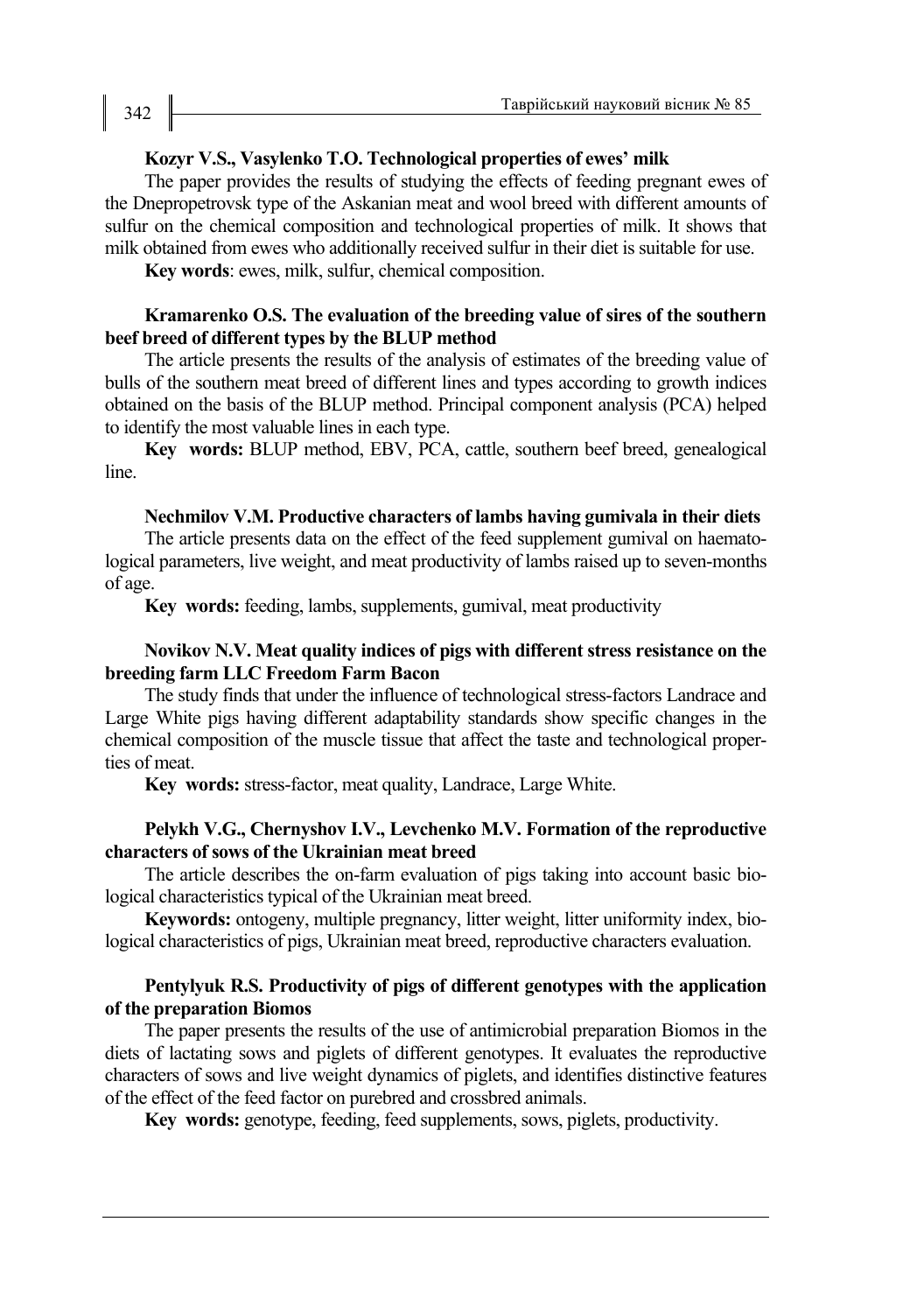# **Petroshenko-Terletska V.O., Chechet A.O., Nezhlukchenko T.I., Papakina N.S. Distinctive features of the formative processes in Tavrian type sheep and effectiveness of modeling their productivity**

The paper deals with the growth and development intensity of 5-7 month-old experimental sheep. It identifies significant differences between the Tavrian type lines. The study proves the efficiency of Bridges and Richardson mathematical models in predicting the growth of animals. It also shows a correlation between the parameters of the mathematical models and wool productivity of sheep.

**Key words:** sheep, modeling, perfomance, line.

# **Smorochynskyi O.M., Tyshchenko Yu. The improvement of production technologies of semi-smoked sausage**

The article provides the characteristics of four variants of smoked sausage production, determines optimum parameters of the process, and evaluates the quality of the meat products.

**Key words:** sausage, meat. technology, formula, thermal treatment, quality.

## **Susol R.L. The effectiveness of combining modern genotypes in pork production in the Odessa region**

The study shows that for the conditions of the Odessa region it is efficient to match Large White sows with improved meat characteristics of the pedigree type UKL-3 «Prichernomorsky»(under development) with boars of Poltava and Ukrainian Meat **breeds** 

**Key words:** genotype combination, pedigree type, Ukrainian meat pigs, Poltava meat pigs, breed, pigs.

#### **Tunikovska L.G. Modern methods of sire evaluation in pig breeding**

The article discusses the results of studies using the probit method to improve the assessment of the breeding value of sires in the selection for the complex of characters, as well as for progeny productivity. It is also expedient to use this approach in conducting a comparative evaluation of lines, types and breed-line hybrid combinations.

**Key words:** sires, probit method, line, progeny, breeding value, complex of characters.

# **Usanin A.P., Lisnyi V.A. Slaughter and meat quality traits of gilts depending on the intensity of their raising**

The paper evaluates slaughter and meat quality traits of pigs of different genotypes in relation to the intensity of their raising. It shows that the carcasses of pigs raised under intensive technology surpassed the highest carcass yield by 1.8 - 2.6%, had a higher pair and chilled carcass yield, and a slightly lower yield of internal organs.

**Key words:** pig breeding, breed, intensive technology, slaughter characteristics.

# **Kharychev D.S., Pentylyuk S.I. Productive characteristics of pigs having Liprot in their diets**

The findings of the research conducted on young pigs show specific features of the effect of different doses of the lysine-protein supplement Liprot on animal productivity.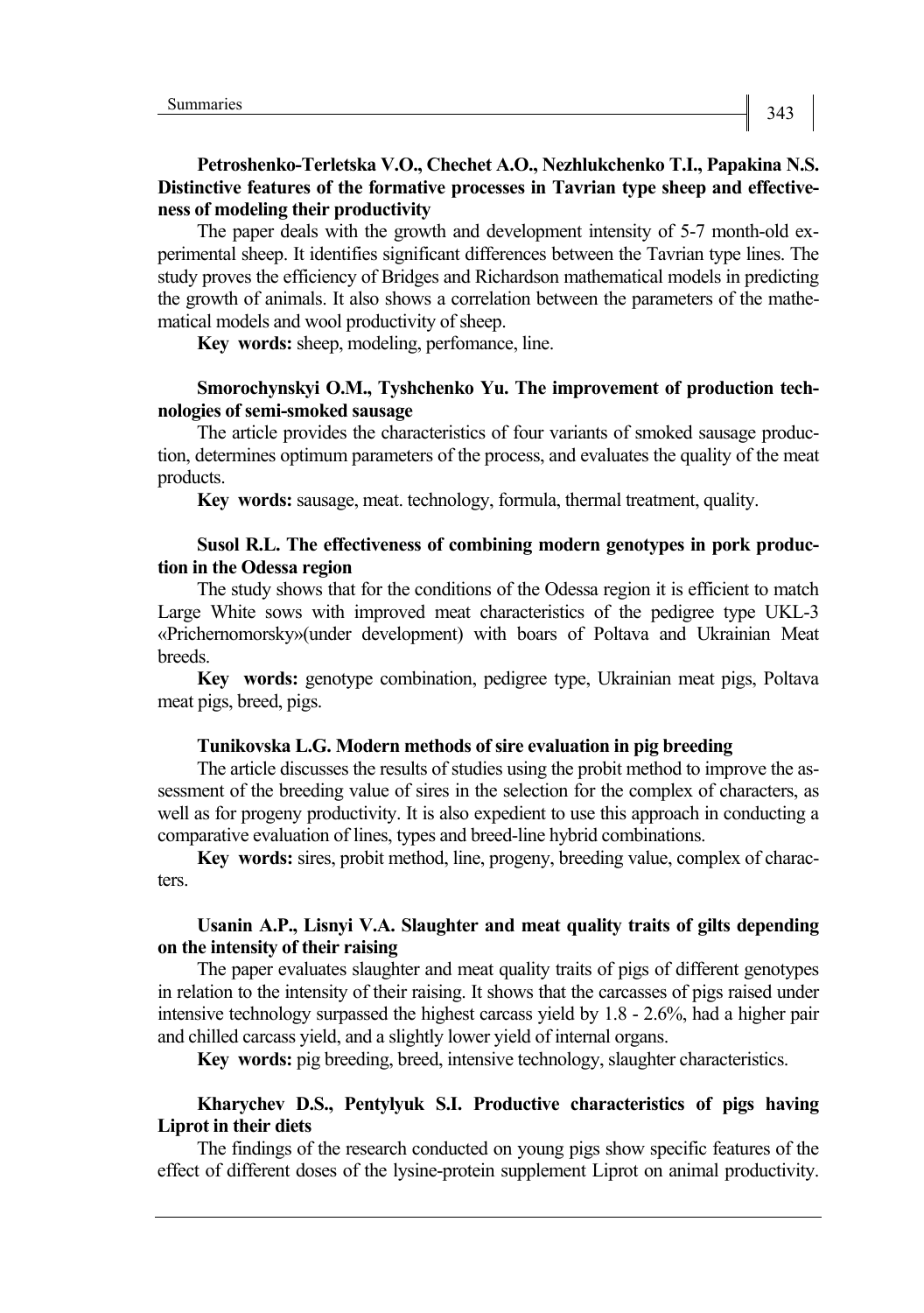The study evaluates the dynamics of live weight and control slaughter indices. It allows evaluating the conditions and feasibility of Liprot application.

**Key words:** feeding, protein feeds, pigs, productivity

#### **Shkramko І.A., Pentylyuk S.I. The inclusion of gluten in the diets of pigs**

The paper presents the results of using a protein feed supplement of gluten feed in the diets of sows and piglets. The evaluation of productivity indices of animals made it possible to determine peculiarities of the effect of this feed factor and to specify the technology of gluten application in pig diets.

**Key words:** feeding, feed supplements, sows, piglets, productivity.

# **Shcherbyna O.V., Grygorenko V.V. Economic efficiency of egg production of poultry crosses Іza Brown distributed into classes and housing floors**

The study analyzes economic efficiency of table egg production by poultry cross Isa brown distributed at an early age into classes and housed on different floors of battery cages. It outlines further directions of improving the efficiency of class distribution of hens into equal-weight groups, and their housing in corresponding battery cages, which makes it possible to obtain additional profit.

**Key words:** cross, egg, egg mass, floor, distribution class, economic efficiency, sale price, cost.

# **Morozov V.V., Bulygin O.I. Management of the reclamation regime of longirrigated lands in unfavorable hydrogeological conditions (the case study of the Krasnoznamyanska irrigated area)**

The article presents the results of studying the formation of the water-salt regime of the Krasnoznamyanska irrigated area at the background of vertical drainage. It determines optimal soil moisture parameters, moistening layer and soil regime for winter wheat. The study identifies the regularities of changes in the water regime and physical and chemical properties of dark chestnut soils when operation conditions of the "irrigation - vertical drain" deviate from design conditions (1989 - 1992) up to today's limited resources in an unstable economic climate (2003-2005), and outlines directions of further development. It also formulates some principles of optimizing the water-salt regime of soils for unfavorable hydrogeological conditions of the Krasnoznamyanska irrigated area.

**Key words:** Krasnoznamyanska irrigation system, water-salt regime, dark chestnut soil, winter wheat, vertical drainage, groundwater, management of land reclamation regime.

# **Morozov, V.V., Morozov O.V., Polukhov A.Y. Economic evaluation of the effectiveness of applying defecate in the soil of rice irrigation systems (Krasnoznamyanska irrigation area)**

The study provides data on the effectiveness of applying local calcium ameliorants and their impact on soil fertility and productivity in the area of rice irrigation systems (Krasnoznamyanska irrigation system).

**Key words:** soil, rice irrigation systems, meliorants, yield, efficiency.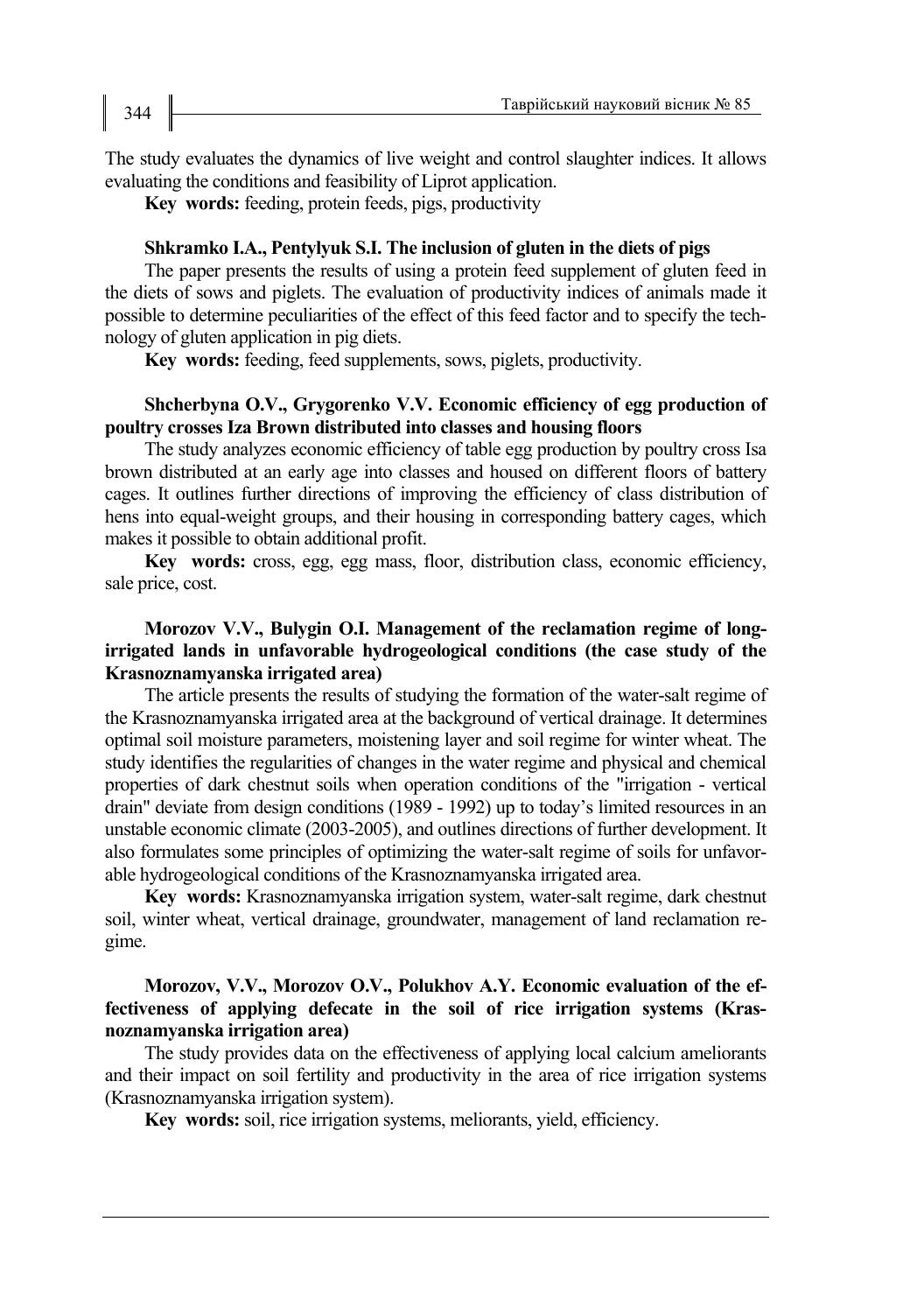#### **Morozov O.V., Morozov V.V., Beznitska N.V. The study of soil fertility in the Southern Ukrainian steppe against the background of regional climate changes**

The paper looks at the results of studies of the indicators of climate changes in the south of Ukraine: sum of positive temperatures, rainfall, hydrothermal coefficient dynamics in 1960-2012. It reveals a relationship between the dynamics of changes in the hydrothermal coefficient values and soil fertility and productivity indices.

**Key words:** climate, soil, irrigation, fertility, hydrothermal coefficient.

## **Rzayev M.A. Challenges for agriculture in arid zones and prospects for their solution**

The article is devoted to the topical issues of irrigated agriculture in arid zones of the Republic of Azerbaijan. It analyzes irrigation water consumption at the background of climate change, transition to a free market economy over the last two decades. The paper examines the existing problems of irrigation water management and its impact on the ecology of the soil. It evaluates the reclamation measures taken considering the changes over the period, and proposes measures to improve irrigation water management and organization of water user associations for the stable development of agriculture, as well as measures for environmental safety.

**Key words:** stability of agriculture, arid zones, irrigation water, water loss, cropping patterns, environmental safety.

### **Boiko T.O. Environmental and substrate affinity of lichens and lichenicolous fungi Yelanetsky-Ingulsk region (Nicholaev and Kirovograd region)**

Considered part of a comprehensive study lihenobioty Yelanetsky-Ingulsk region. The article highlights the issue of ecological and substrate affinity of lichens and lichenicolous fungi of the area, their distribution by types of substrates quantitative composition and taxonomic structure.

**Key words:** Yelanetsky-Ingulsk region, lichens, substrate outcrops.

# **Golovashchenko M.F. Dependence taxational indicators 40 -year-old piece of pine density planting schemes and**

Deals with the results of studying the effect of different schemes and planting density on the performance taxational medieval artificial pine forests in the steppe Ukraine. Found that creating a dense Scots pine without foreknowledge of doing them thinning, row spacing should be increased to 2.5-3 meters, which will provide a productive middleaged artificial pine.

**Key words:** artificial pine, density and planting schemes, classes Kraft, taxational performance.

#### **Lyanzberg O.V. Ecologization of the process of growing carp stocking material**

The paper examines the effect of using nonfood fish with the aim of getting additional fish products.

**Key words:** fingerlings, fish stocks, output, ecological factors.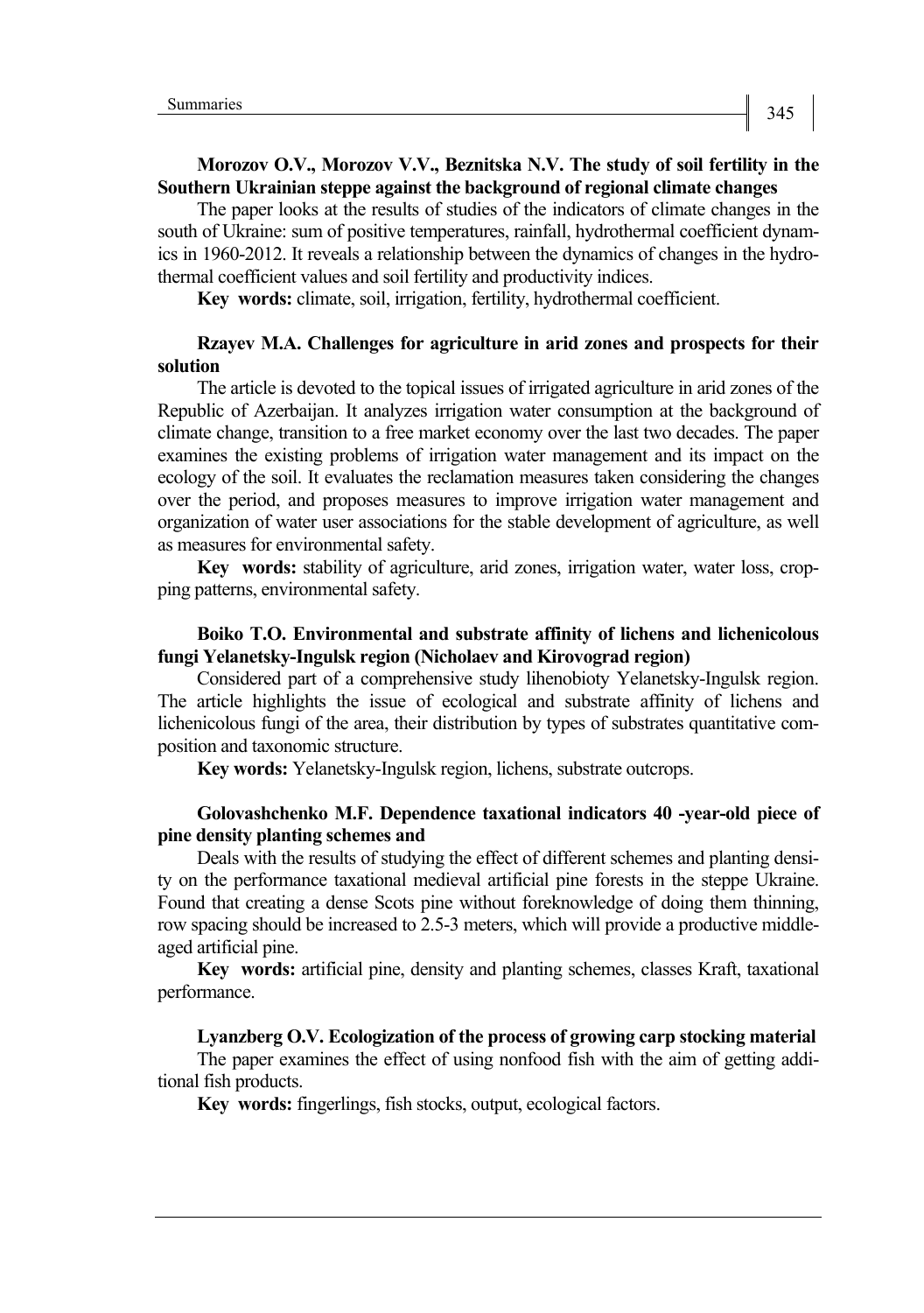# **Olifirenko V.V., Kozychar M.V., Rachkovskyi A.V. The dependence of fish helminthofauna on the dietary specialization of fish in the Dnieper-Bug estuary ecosystem**

The article highlights the problems of the dependence of fish helminthofauna on the dietary specialization of fish. It considers and compares qualitative and quantitative differences in the helminthofauna of fish from the water bodies of the Dnieper delta and the Dnieper-Bug estuary.

**Key words:** helminths, helminthofauna, invasion, nutrition, extensiveness, infestation.

# **Chernyshenko P.V. Ecological adaptability of soybean breeding numbers in the eastern part of the forest-steppe zone of Ukraine**

The study shows no significant differences between early and mid-early groups as to soybean yield. At the same time, the numbers of the early-ripening group with high ecological plasticity, low amplitude of phenotypic variation and thus stability of the genetic potential of productivity turn out to be the most adapted to the environmental factors.

**Key words:** soybean, yield, breeding number, genotypic effect, plasticity, rank.

# **Shakhman I.O. Ecological assessment of the impact of the Kherson shipyard on the water resources of the river Dnieper**

The study makes an evaluation of the influence of PJSC "Kherson Shipyard" in the process of industrial production on the water resources of the Dnieper.

**Keywords:** water quality, water use, disposal, return water, sewage.

# **Bolila S.Yu., Guba M.I. Ways of developing the competitiveness of poultry enterprises**

On the basis of competitive analysis and research into consumer preferences the article examines the state of poultry plants, and develops ways to improve their competitiveness in an increasingly competitive environment.

**Key words:** competitiveness, marketing research, poultry plant.

#### **Bridun A.S. Pricing policy as a prerequisite of enterprise's financial stability**

The study looks at the general framework of pricing as the basis of the pricing policy of a company. It characterizes the mechanisms of pricing policy impact on its financial stability under economic instability and global challenges. It is shown that in the long run effective pricing policy formed in accordance with the stages of the product life cycle and goals of the company is the key to its financial stability due to the optimum debt/equity ratio.

**Key words:** price, company's price policy, enterprise's financial stability.

# **Vanieva A.R. Improving fiscal factors and resources in the system of economic activity regulation**

The paper identifies the specifics of the effect of tax factors and budget resources on the development of market economy structures in Ukraine. It characterizes the patterns of economic activity taxation common in the economies of other countries. The study specifies the priorities of fiscal policy development to ensure the functioning of a competitive national economy.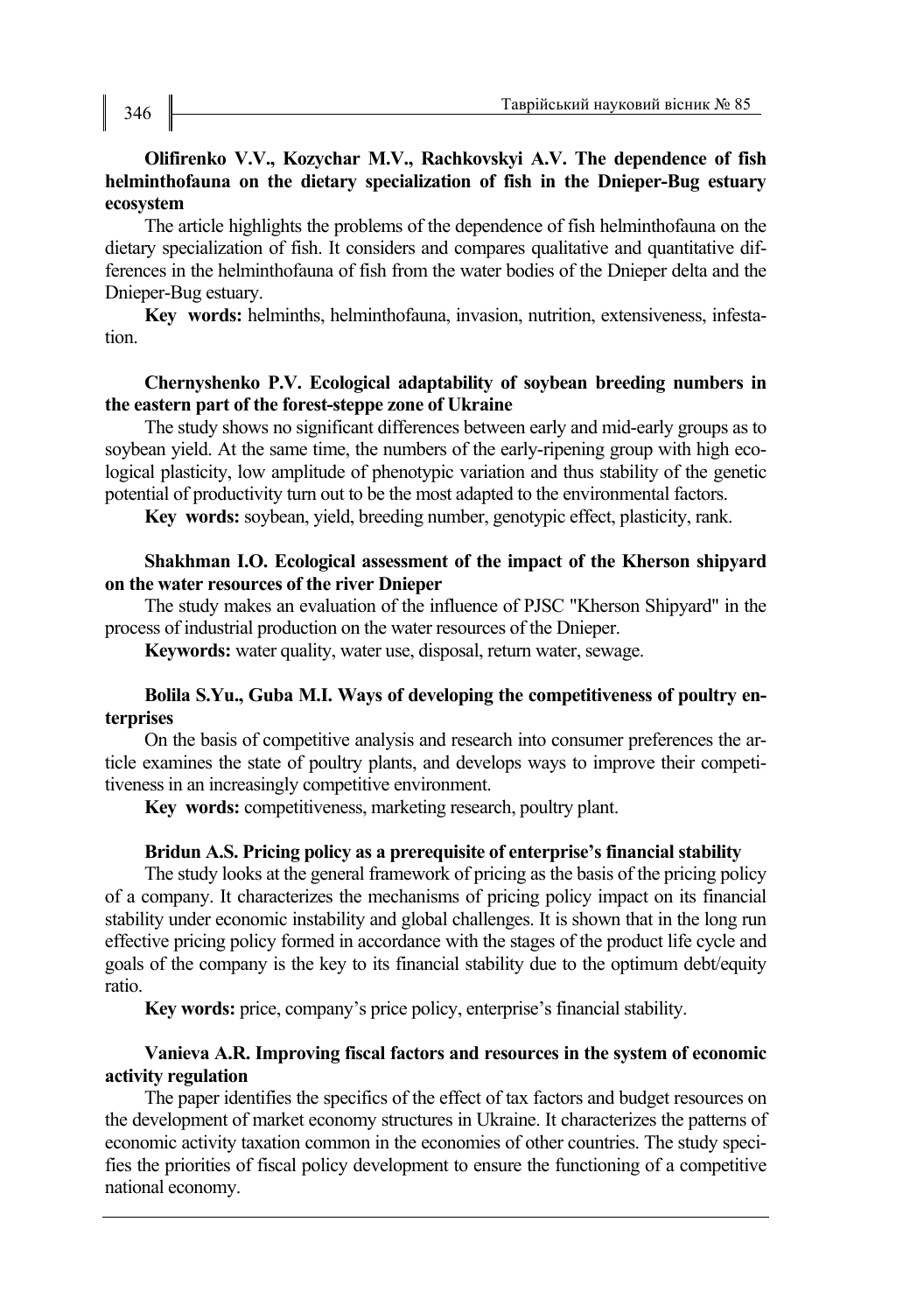**Key words:** budget resources, tax factors, fiscal policy, models, market structure, competitiveness, globalization, regulation, management.

#### **Kyrylov Yu.E. Ukraine's brand in the globalized world: determining perspective images**

The article substantiates the significance and need for national branding in the context of globalization. It presents the results of research on the image of our country in the world. It considers possible variants and areas of national branding of Ukraine and proposes promising images of its further development in the globalized world.

**Key words:** nation brand, national branding, globalization, image, competitiveness, economic growth, country with no taxes.

#### **Kiselyova R.A. Improvement of the organizational structure of water management based on the environmental insurance system**

The article substantiates the necessity of improving the organizational structure of water management in Ukraine based on the environmental risk insurance in the water management and land reclamation complex.

**Key words:** environmental insurance, insurance fund, reclaimed land, organizational structure of management, risk, damage.

# **Marmul L.O., Koval S.V., Runcheva N.V., Podakov E.S. Innovative principles of accounting in Ukraine**

The article reveals innovative foundations for the development of accounting in Ukraine. It substantiates the prospects for new information technologies based on modern software products.

**Key words:** improvement, management accounting, innovation, new technologies, software, managerial decisions, development.

# **Marmul L.O., Mosiyuk S.I., Rusnak A.V. Organizational and economic aspects of consulting services provision**

The article discusses the specifics of the organization and state of consulting activities. It substantiates directions and measures to enhance the effectiveness of their implementation.

**Key words:** consulting activities, consulting services, efficiency, improvement, management.

# **Rybka V.S., Shevchenko M.S., Cherchel V.Y., Lyashenko N.A., Kulik A.A. The base aspects of providing of economic stability of production of grain in the steppe zone of Ukraine**

The article describes the main trends in the development of grain production in the steppe zone of Ukraine, found the place and role of the feasibility studies of the results of comprehensive experimental studies of the Institute of Agriculture of the steppe zone to ensure the sustainability of grain production in the steppe region. Steppe zone established place in the formation of national food resources and in addressing the economic development strategy of AIC of Ukraine.

**Key words:** grain crops, technology, yieldness, cost, profit, power, profitability, pricing, efficiency.